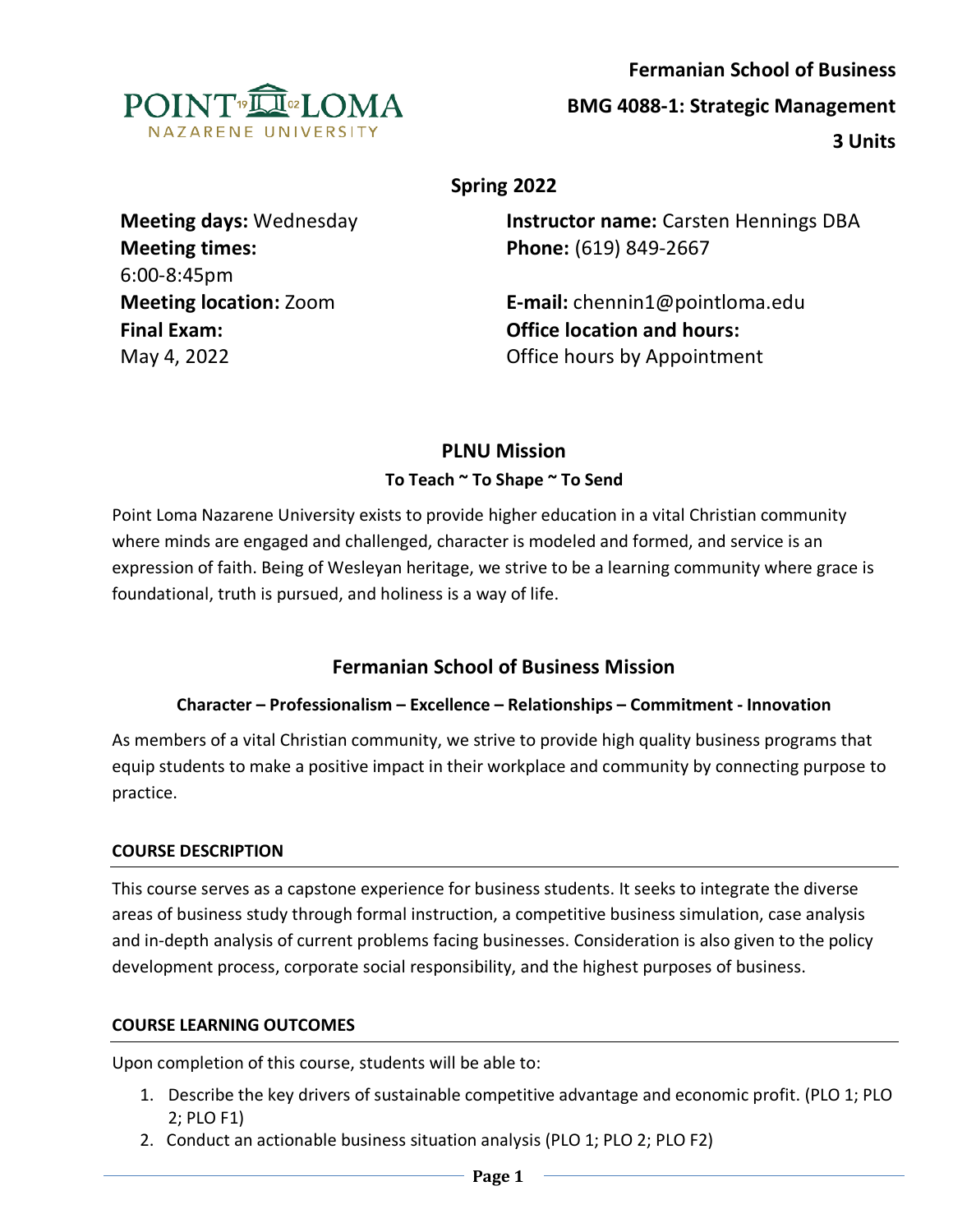- 3. Develop and execute effective business strategies. (PLO 2)
- 4. Evaluate the purpose of business in society and articulate how their personal vision and sense of purpose relates to that greater purpose. (PLO 4)
- 5. Demonstrate well-developed teamwork skills when making strategic decisions (PLO 5).
- 6. Support decision-making using effective written and verbal communication (PLO 3).

## **REQUIRED TEXTS, TOOLS, AND RECOMMENDED STUDY RESOURCES**

**Required Text:** West, G. P. (2020). *Strategic Management: Value Creation, Sustainability, and Performance* (6th ed.).

This text is bundled with the *Capsim* Capstone simulation and needs to be purchased from *Capsim*. Instructions for the purchase are found on the Canvas website.

## **COURSE CREDIT HOUR INFORMATION**

In the interest of providing sufficient time to accomplish the stated Course Learning Outcomes, this class meets the PLNU credit hour policy for a 3 unit class delivered over 16 weeks. Specific details about how the class meets the credit hour requirement can be provided upon request.

### **ASSESSMENT AND GRADING**

| <b>Activity</b>                              | <b>Initial</b> |
|----------------------------------------------|----------------|
|                                              | <b>Points</b>  |
| Simulations:                                 |                |
| Capstone Team Performance (Team)             | 200            |
| Capstone Team Submissions                    | 100            |
| Subtotal                                     | 300            |
| <b>Exams and Quizzes:</b>                    |                |
| Peregrine Comprehensive Exit Exam            | 50             |
| <b>Chapter Quizzes</b>                       | 90             |
| <b>Final Exam</b>                            | 200            |
| CompXM Competency Exam                       | 100            |
| Subtotal                                     | 440            |
| Session Work and Participation:              |                |
| Weekly Cases and Why Business Matters to God | 175            |
| Participation                                | 85             |
| Subtotal                                     | 260            |
| <b>Total Points</b>                          | 1000           |

# **Activities and Point Distribution**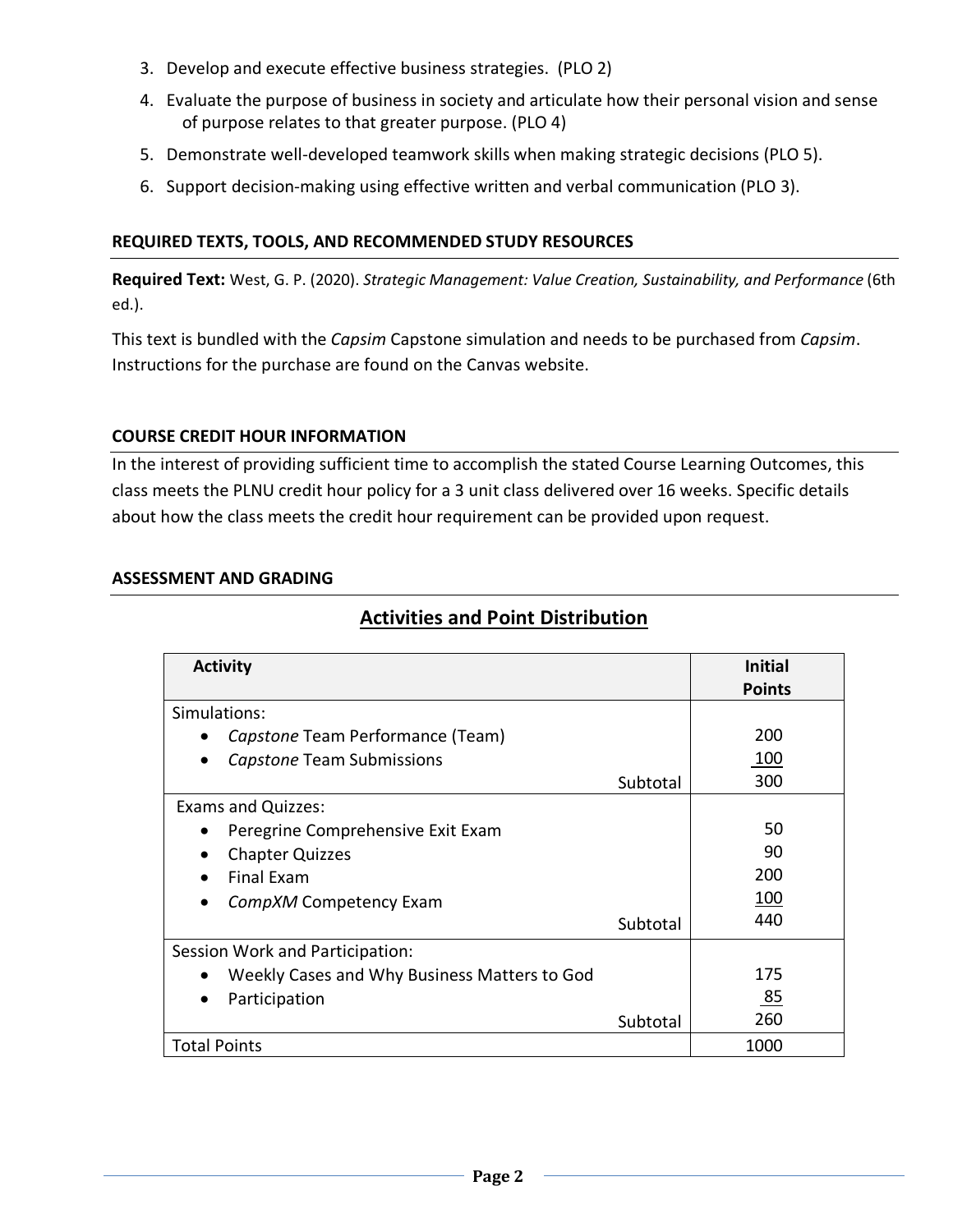# **Points will be converted to grades as follows**

| <b>Points</b> | Grade     | <b>Points</b> | Grade |
|---------------|-----------|---------------|-------|
| 930-1000      | A         | 730-769       | r     |
| 900-929       | А-        | 700-729       | C-    |
| 870-899       | $B+$      | 670-699       | D+    |
| 830-869       | B         | 630-669       | D     |
| 800-829       | <b>B-</b> | 600-629       | D-    |
| 770-799       | $C+$      | 0-599         |       |

#### **INCOMPLETES AND LATE ASSIGNMENTS**

All assignments are to be submitted/turned in when they are due—including assignments posted in Canvas. In general, a grade of 0 will be assigned to any work submitted late (as indicated in Canvas) without prior arrangement. Incompletes will only be assigned under extremely unusual circumstances.

#### **FINAL EXAMINATION POLICY**

Successful completion of this class requires taking the final examination **on its scheduled day**. The final examination schedule is posted on the [Class Schedules](http://www.pointloma.edu/experience/academics/class-schedules) site. No requests for early examinations or alternative days will be approved.

#### **COURSE SCHEDULE AND ASSIGNMENTS**

# **The 'official' and up-to-date schedule of all activities will be on the Canvas website. Make sure to check this regularly.**

| <b>Week</b> | <b>Class Dates</b> | <b>Readings</b>                             | <b>Topics</b>                                                               |
|-------------|--------------------|---------------------------------------------|-----------------------------------------------------------------------------|
| 1           | Light Week         | Chapter 1 & Course<br>Syllabus              | Course Introduction                                                         |
| 2           | 1/19               | Chapter 3                                   | Vision, Mission, Values                                                     |
| 3           | 1/26               | <b>Capstone Team</b><br><b>Member Guide</b> | <b>Capstone Preparation</b>                                                 |
| 4           | 2/2                | Chapter 4                                   | Industry & Competitive Analysis                                             |
| 5           | 2/9                | Chapter 4                                   | Industry & Competitive Analysis (cont.)<br><b>Capstone Practice Round I</b> |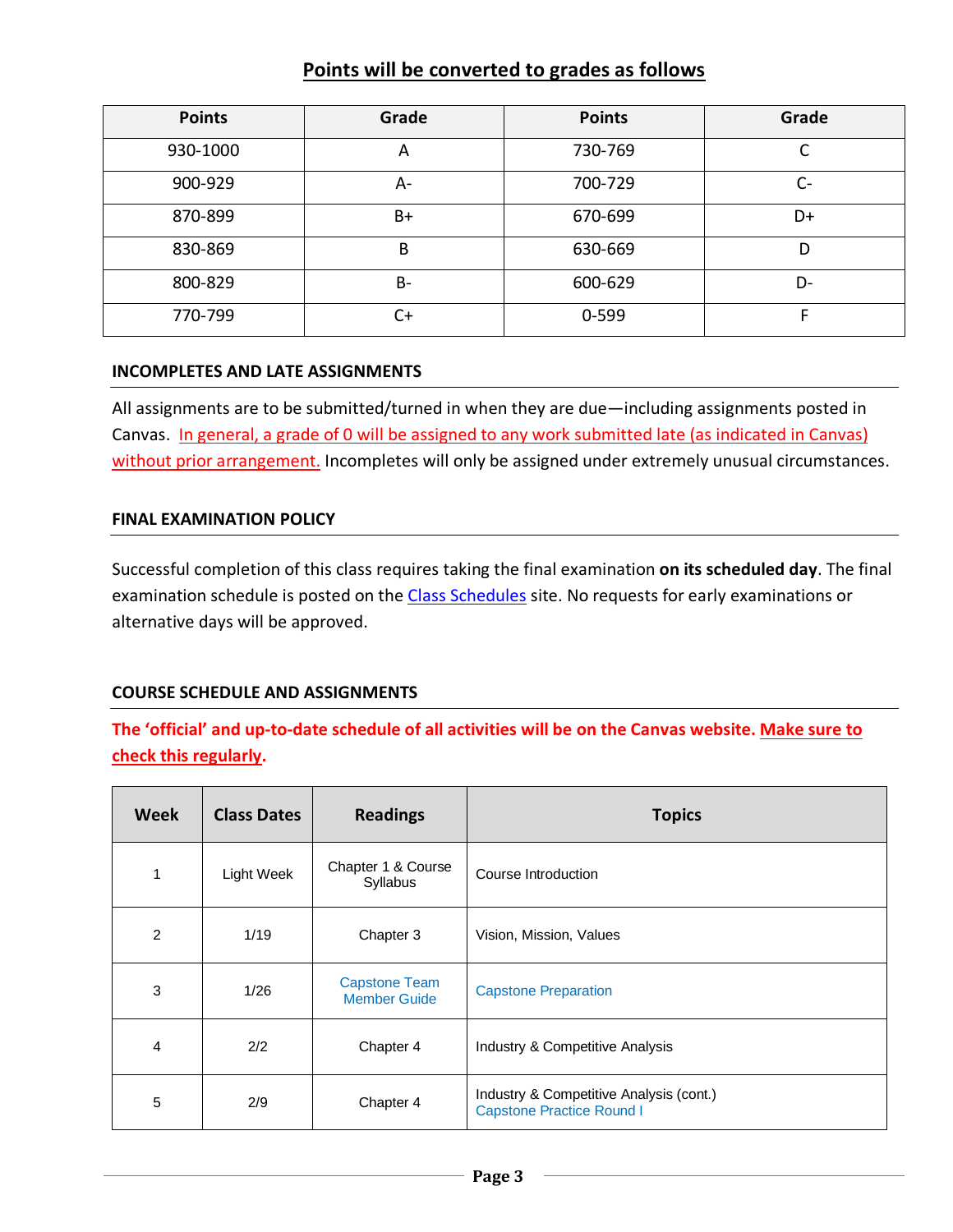| 6              | 2/16 | Chapter 5                             | Value Chain Analysis<br><b>Capstone Practice Round II</b>                                    |
|----------------|------|---------------------------------------|----------------------------------------------------------------------------------------------|
| $\overline{7}$ | 2/23 | Chapter 6                             | Resource-Based Competitive Advantage<br><b>Capstone Competition Round 1</b>                  |
| 8              | 3/2  | Chapter 7                             | <b>Business-Level Strategy</b><br><b>Capstone Competition Round 2</b>                        |
| 8              | 3/9  | <b>Spring Break</b>                   | No Class                                                                                     |
| 9              | 3/16 | No Reading Assigned                   | <b>Capstone Competition Round 3</b>                                                          |
| 10             | 3/23 | Chapter 8                             | Industry & International Issues<br><b>Capstone Competition Round 4</b>                       |
| 11             | 3/30 | Chapter 9                             | <b>Competitive Dynamics</b><br><b>Capstone Competition Round 5</b>                           |
| 12             | 4/6  | Chapter 10                            | <b>Corporate Strategy</b><br><b>Capstone Competition Round 6</b>                             |
| 13             | 4/13 | <b>Easter Week</b>                    | No Class                                                                                     |
| 14             | 4/20 | Chapter 11                            | <b>Strategy and Structure</b><br><b>Capstone Competition Round 7</b>                         |
| 15             | 4/27 | <b>Why Business</b><br>Matters to God | Purpose Revisited & Final Review<br><b>Capstone Competition Round 8 &amp; Overall Review</b> |
| 16             | 5/4  | <b>Exam Week</b>                      | <b>Final Exam</b>                                                                            |

# *CAPSTONE Simulation & CompXM*

While we will do background reading for our class sessions, simply **the best way to learn about strategy is to do it!** Accordingly, you will "learn by doing" as you learn to manage a simulated firm's strategies and operations over two practice and eight competitive planning periods. You will be placed in one of six teams which will compete against each other in the *Capstone* environment. *Capstone* is the leading business strategy computer simulation and is used worldwide for undergraduate, MBA and executive level strategy training. Because of the simulation's broad adoption and design, you will be able to benchmark your team's performance not just against other teams in our class, but also against thousands of other teams across the U.S.

You will receive points towards your final grade based on how well your team does and on how your team-mates evaluate your contribution to the team's efforts. Your Capstone team grade is worth 200 pts.

You will also receive grades for several 'process' papers, in particular competition round debrief papers.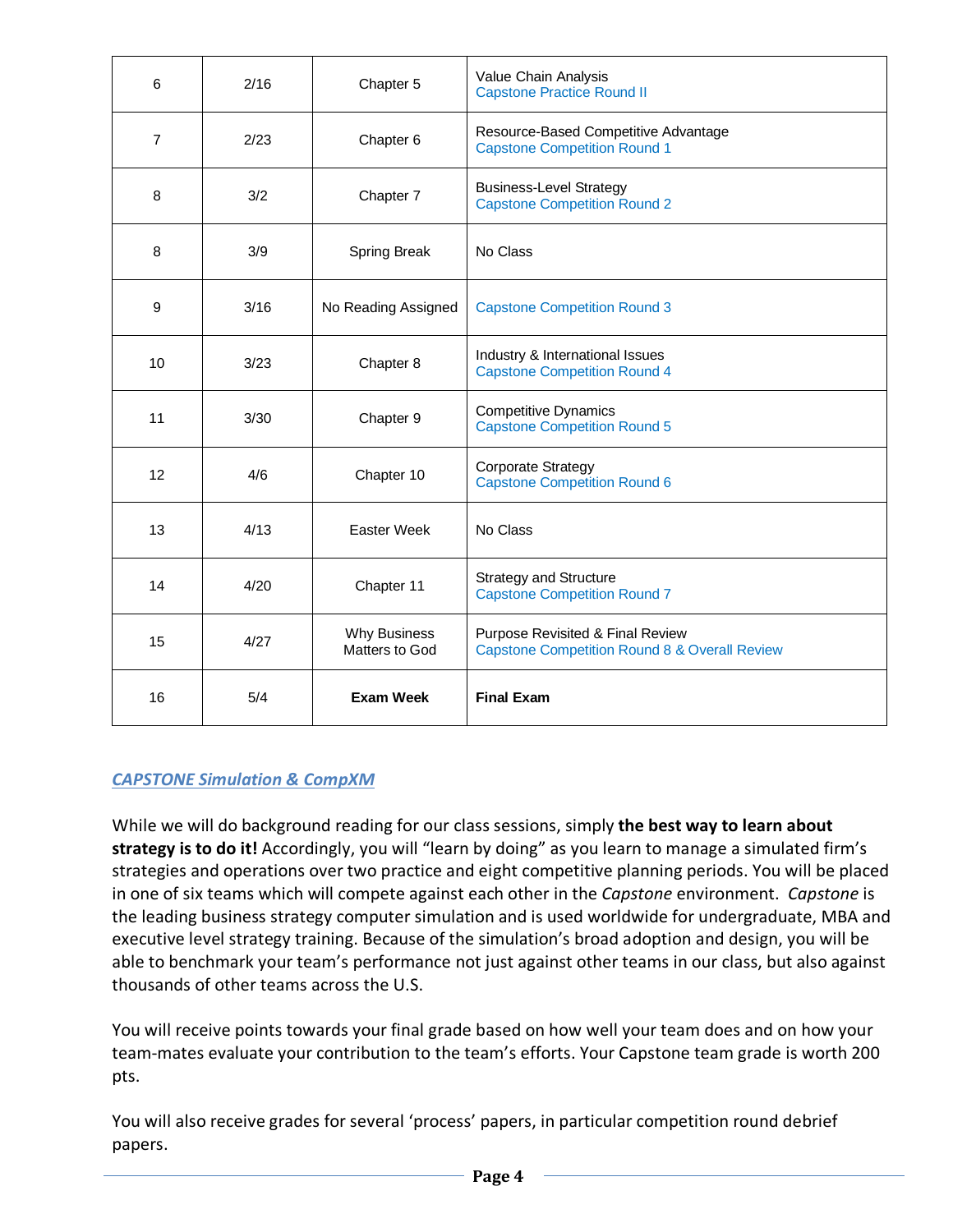# *Teams*

As a businessperson you will do the great bulk of your work as members of teams. The reason for this is simple: a group of motivated people can achieve much more than any individual can alone. Similarly, some of the tasks in this class are more successfully tackled when students work in (effective) teams. Finally, this is a last opportunity for you to reflect on how you can be more successful in dealing with the many challenges of working in teams.

**Your Capstone simulation has a team assessment tool which we will use. These assessments will affect the grades you receive on your teamwork for** *Capstone***.** 

### *Capstone Grading*

*Capstone* **grading:** Approximately 4000 undergraduate teams are running the *Capstone* simulation this semester worldwide. Your team's final score will be based on your weighted ranking vis-à-vis national team performance standards, (possibly modified by your perceived efforts and learning), as follows:

- *a) If your team finishes the simulation at or above the 90th percentile in the nation: 200 pts.*
- *b) If your team finishes between the 80th and 89th percentile in the nation: 190 pts.*
- *c) If your team finishes between the 70th and 79th percentile in the nation: 180 pts.*
- *d) If your team finishes between the 60th and 69th percentile in the nation: 165 pts*
- *e) If your team finishes between the 50th and 59th percentile in the nation: 150 pts*
- *f) If your team finishes between the 40th and 49th percentile in the nation: 135 pts*
- *g) If your team finishes between the 30th and 39th percentile in the nation: 120 pts*
- *h) If your team finishes between the 20th and the 29th percentile in the nation: 100 pts*
- *i) If your team finishes below the 20th percentile in the nation: 80 pts.*

*NOTE: low ranking teams which show SUBSTANTIAL progress in last couple of years may receive bonus points – instructor's option. Moreover, a STRONG Executive Briefing at the end of the simulation WILL earn bonus points – instructor's option.* 

*NOTE: your individual grade will be influenced by how your team evaluates your individual contributions using the* peer evaluation *tool in* Capstone*! For example, in a recent class, a team had one member who failed to show up for meetings and contributed little to decisions. Although the team as a whole received 200 points, the non-contributing member ended up with 105 points! The moral: give your best effort and pull your weight!*

## *CompXM*

The group simulation is followed by an *individual* simulation – the *CompXM* Competency Exam – which will test each individual's knowledge and ability to execute strategic concepts. **Be warned: If you are not deeply involved in your Capstone team's decisions, you** *will* **struggle on the individual** *CompXM* **simulation!** The *CompXM* Competency Exam will constitute part of your final exam for the course and is worth 100 points.

*CompXM* **Grading:** Your *CompXM* scores will be curved against the top scoring student in the class this semester. Thus, if the top *CompXM* score is 800 pts and your score is 630 points, you would receive 630/800 = 0.79 x 200 = 158 points.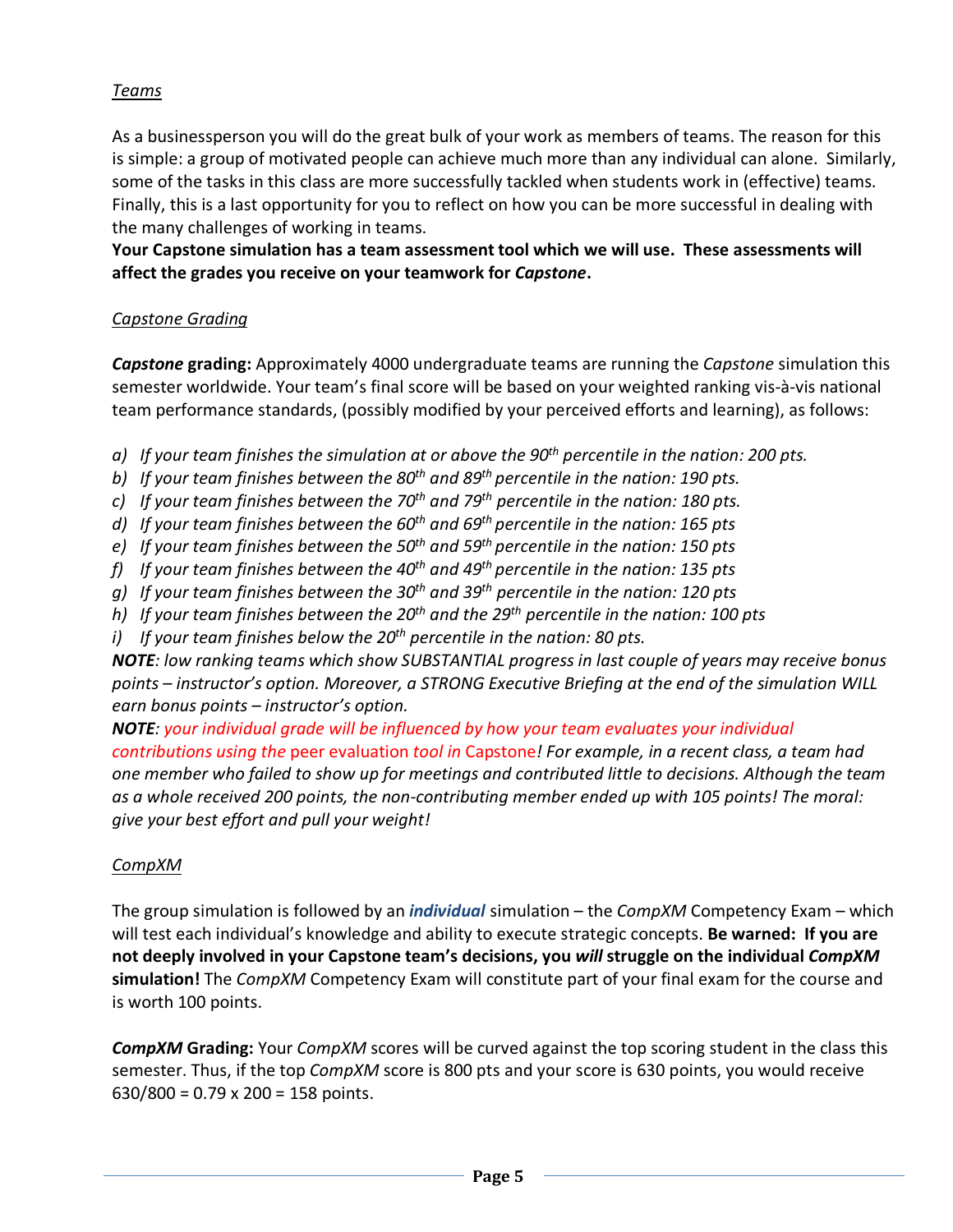## *Final Exam*

The final will likely be a written essay exam – worth 200 points. I will likely post study questions in advance from which I will select questions for the written essay exam.

#### *Session Work*

For most weeks we will be discussing a case based on a newspaper article. There is also a short Video Assignment due near the end of term.

#### *Participation*

Regular attendance and participation in watching videos, joining class activities and discussions is essential in this course and will be reflected in the participation grade.

#### *Chapter Quizzes*

For most weeks there will be a short quiz testing that week's chapter contents and concepts.

#### *Peregrine Comprehensive Exit Exam*

Students are required to take the Peregrine Comprehensive Exam during the term.

#### **SPIRITUAL CARE**

At the Mission Valley (MV) campus we have an onsite chaplain, Rev. Gordon Wong, who is available during class break times across the week. If you have questions for, desire to meet or share a prayer request with Rev. Wong you can contact him directly at mvchaplain@pointloma.edu or gordonwong@pointloma.edu. Rev. Wong's cell number is 808-429-1129 if you need a more immediate response.

In addition, on the MV campus there is a prayer chapel on the third floor which is open for use as a space set apart for quiet reflection and prayer.

#### **STATE AUTHORIZATION**

State authorization is a formal determination by a state that Point Loma Nazarene University is approved to conduct activities regulated by that state. In certain states outside California, Point Loma Nazarene University is not authorized to enroll online (distance education) students. If a student moves to another state after admission to the program and/or enrollment in an online course, continuation within the program and/or course will depend on whether Point Loma Nazarene University is authorized to offer distance education courses in that state. It is the student's responsibility to notify the institution of any change in his or her physical location. Refer to the map on [State Authorization](https://www.pointloma.edu/offices/office-institutional-effectiveness-research/disclosures) to view which states allow online (distance education) outside of California.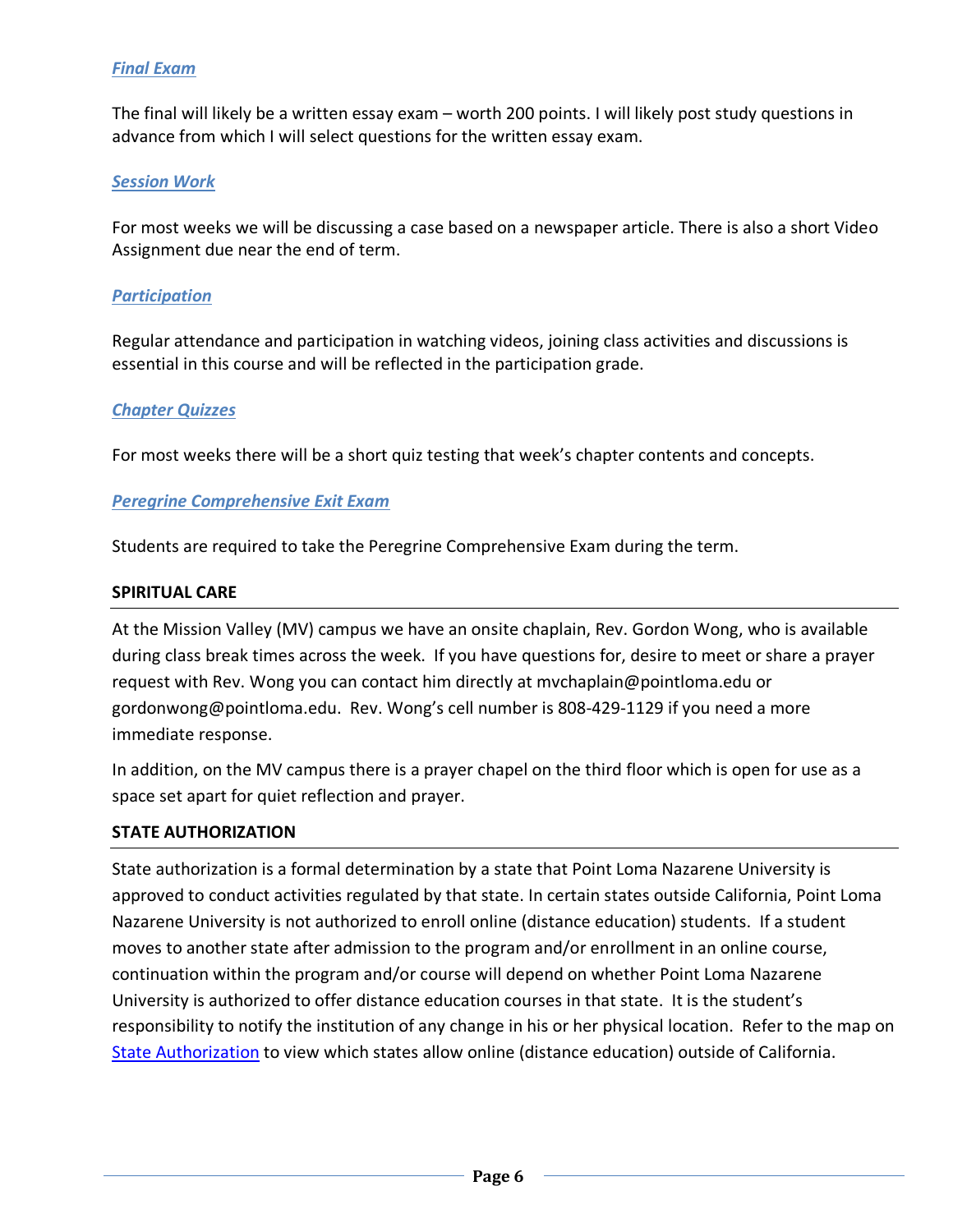## **PLNU COPYRIGHT POLICY**

Point Loma Nazarene University, as a non-profit educational institution, is entitled by law to use materials protected by the US Copyright Act for classroom education. Any use of those materials outside the class may violate the law.

### **PLNU ACADEMIC HONESTY POLICY**

Students should demonstrate academic honesty by doing original work and by giving appropriate credit to the ideas of others. Academic dishonesty is the act of presenting information, ideas, and/or concepts as one's own when in reality they are the results of another person's creativity and effort. A faculty member who believes a situation involving academic dishonesty has been detected may assign a failing grade for that assignment or examination, or, depending on the seriousness of the offense, for the course. Faculty should follow and students may appeal using the procedure in the university Catalog.

See the [Academic Honesty Policy](https://catalog.pointloma.edu/content.php?catoid=54&navoid=3048#Academic_Honesty) in the Graduate and Professional Studies Catalog for definitions of kinds of academic dishonesty and for further policy information.

## **PLNU ACADEMIC ACCOMMODATIONS POLICY**

PLNU is committed to providing equal opportunity for participation in all its programs, services, and activities. Students with disabilities may request course-related accommodations by contacting the Educational Access Center (EAC), located in the Bond Academic Center [\(EAC@pointloma.edu](mailto:EAC@pointloma.edu) or 619- 849-2486). Once a student's eligibility for an accommodation has been determined, the EAC will issue an academic accommodation plan ("AP") to all faculty who teach courses in which the student is enrolled each semester.

PLNU highly recommends that students speak with their professors during the first two weeks of each semester/term about the implementation of their AP in that particular course and/or if they do not wish to utilize some or all of the elements of their AP in that course.

Students who need accommodations for a disability should contact the EAC as early as possible (i.e., ideally before the beginning of the semester) to assure appropriate accommodations can be provided. It is the student's responsibility to make the first contact with the EAC.

## **PLNU ATTENDANCE AND PARTICIPATION POLICY**

Regular and punctual attendance at all **synchronous** class sessions is considered essential to optimum academic achievement. If the student is absent for more than 10 percent of class sessions (virtual or face-to-face), the faculty member will issue a written warning of de-enrollment. If the absences exceed 20 percent, the student may be de-enrolled without notice until the university drop date or, after that date, receive the appropriate grade for their work and participation. In some courses, a portion of the credit hour content will be delivered **asynchronously** and attendance will be determined by submitting the assignments by the posted due dates. See [ADC Academic Policies in the Graduate and Professional](https://catalog.pointloma.edu/content.php?catoid=54&navoid=3033#acadhonesty)